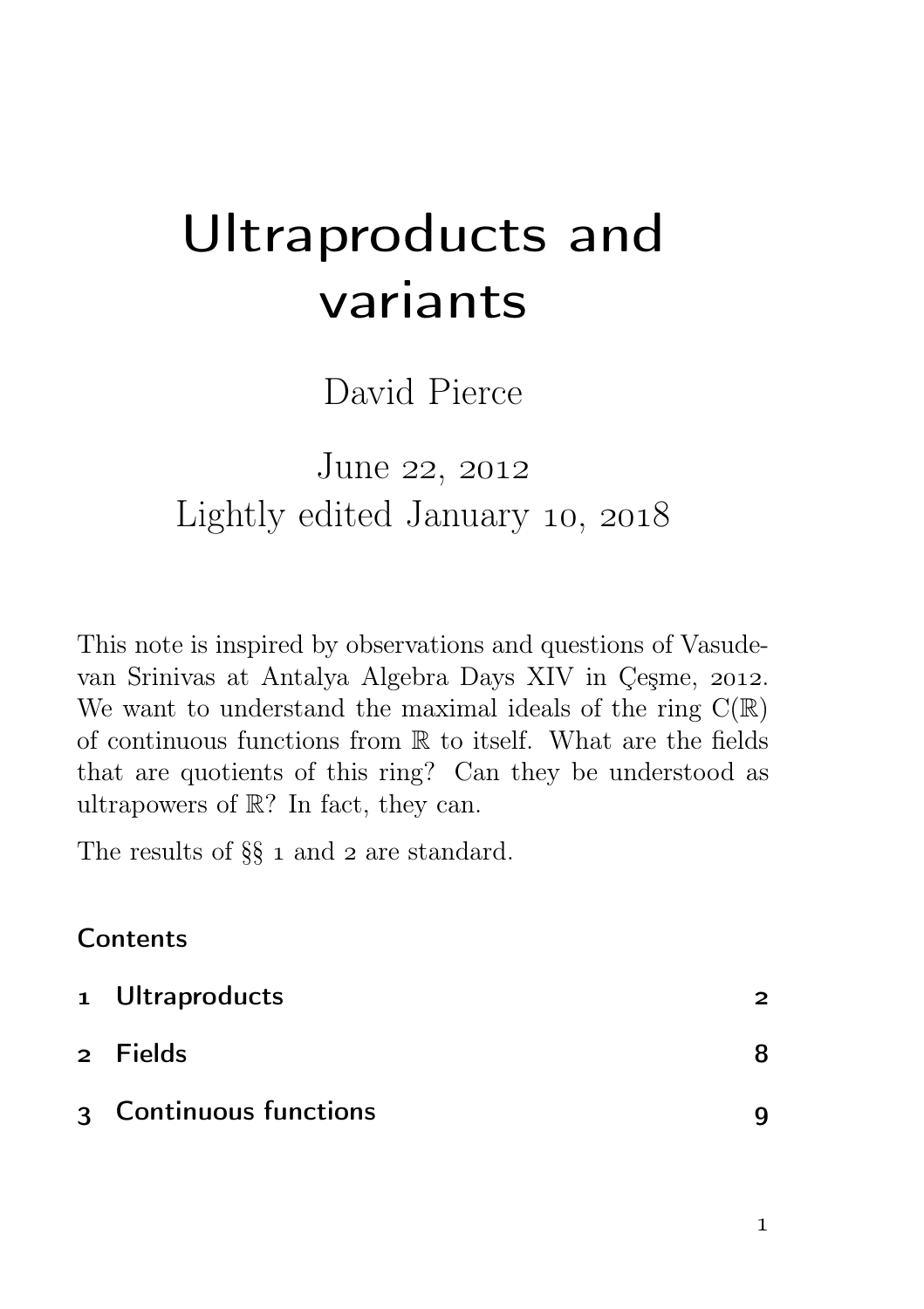#### 1 Ultraproducts

We begin with a review of ultraproducts in general, and Łoś's Theorem.

Suppose  $(\mathfrak{A}_i : i \in I)$  is a family of structures with a common signature  $\mathscr{S}$ . (We shall be interested mainly in the case when these structures are fields, in the signature  $\{+,-,\cdot,0,1\}$ .) We aim to produce a kind of 'average' of the structures  $\mathfrak{A}_i$ . To this end, let P be a proper *ideal* of the power set  $\mathscr{P}(I)$ ; this means

$$
\varnothing \in P \And I \notin P,\tag{1}
$$

$$
X \subseteq Y \& Y \in P \implies X \in P,\tag{2}
$$

$$
X \in P \& Y \in P \implies X \cup Y \in P. \tag{3}
$$

For example, for some proper subset  $A$  of  $I$ ,  $P$  might consist of all subsets of  $A$ ; or if  $I$  is infinite,  $P$  might consist of the finite subsets of  $I$ . In general, elements of  $P$  can be considered as small; their complements (which compose a *filter* of  $\mathcal{P}(I)$ ) are large. Since  $P$  is a *proper* ideal, the same set cannot be both small and large. Since  $P$  is not yet assumed to be maximal, some elements might be neither small nor large.

An element of the Cartesian product  $\prod_{i\in I} A_i$  is a tuple  $(a_i : i \in$ *I*), where  $a_i \in A_i$ ; we may write this tuple simply as a. Two such tuples are **congruent** modulo  $P$  if they disagree only on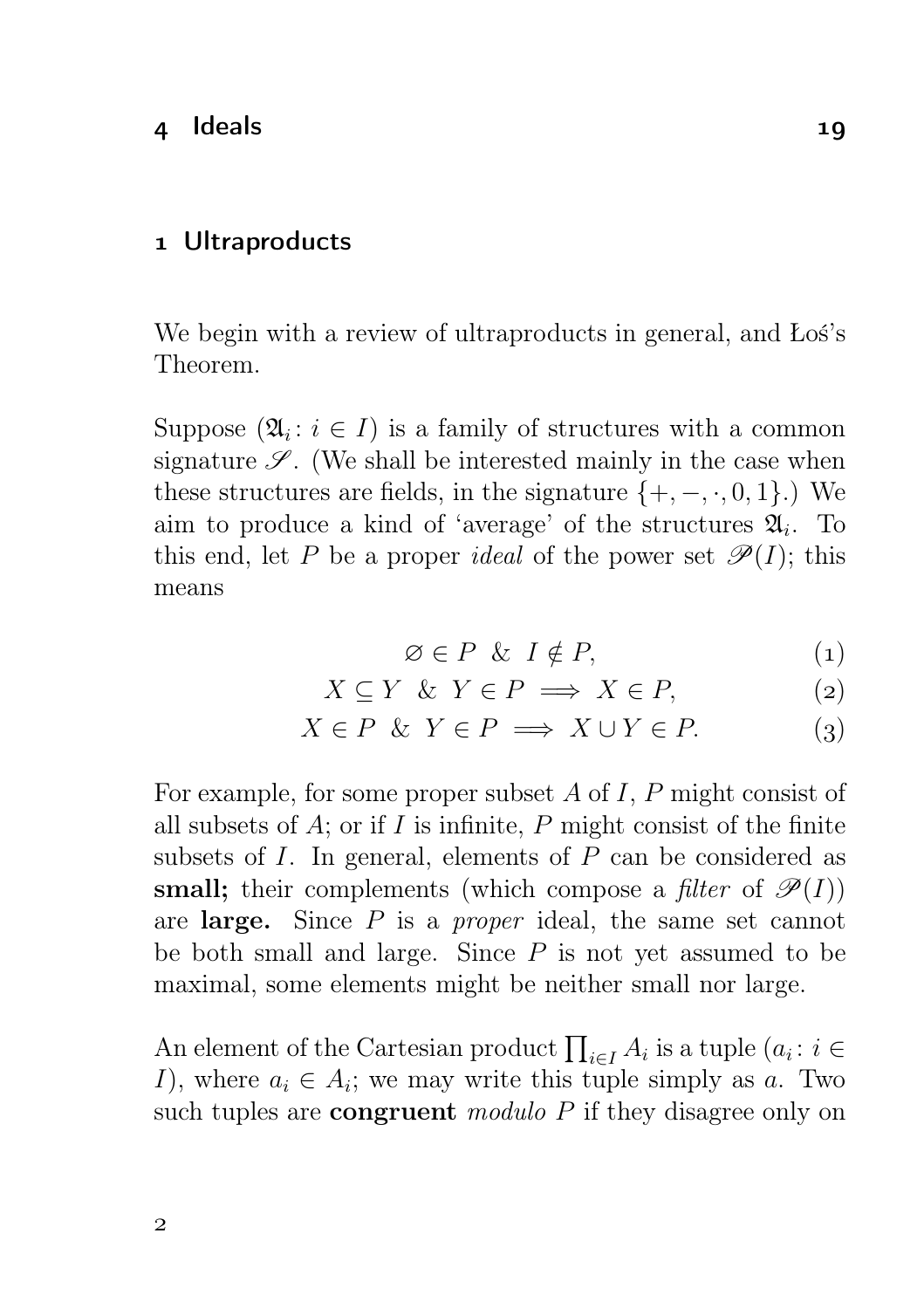a small set of indices:

$$
\{i \in I : a_i \neq b_i\} \in P \iff a \equiv b \pmod{P}.
$$
 (4)

For the congruence-class  $\{b : a \equiv b \pmod{P}\}$ , we may write  $a/P$ . Let M be the set of these congruence-classes. We turn this into a structure  $\mathfrak{M}$  of  $\mathscr S$  by requiring, for each n in  $\omega$ ,

$$
\mathfrak{M} \models \varphi(a^0/P, \dots, a^{n-1}/P) \iff \{i \colon \mathfrak{A}_i \models \neg \varphi(a_i^0, \dots, a_i^{n-1})\} \in P \quad (5)
$$

for all n-ary unnested atomic formulas  $\varphi$  of  $\mathscr{S}$ , that is, all  $\varphi$ having one of the forms<sup>2</sup>

1)  $Rx^0 \cdots x^{n-1}$  for some *n* predicate R in  $\mathscr{S}$ , or 2)  $x^0 = Fx^1 \cdots x^{n-1}$  for some  $(n-1)$ -ary operation-symbol  $F$  in  $\mathscr{S}$ .

for some n in  $\omega$  (where  $n > 0$  in the second case; in this case, if  $n = 1$ , then F is a constant). This definition of  $\mathfrak{M}$  is valid since<sup>3</sup>

$$
\{i: \mathfrak{A}_{i} \vDash \neg \varphi(b_{i}^{0}, \ldots, b_{i}^{n-1})\} \subseteq \{i: \mathfrak{A}_{i} \vDash \neg \varphi(a_{i}^{0}, \ldots, a_{i}^{n-1})\} \cup \{i: a_{i}^{0} \neq b_{i}^{0}\} \cup \cdots \cup \{i: a_{i}^{n-1} \neq b_{i}^{n-1}\},
$$

Equivalently, they agree on a large set of indices. Everything below can be expressed in terms of filters rather than ideals; and indeed it may be easier to think in terms of filters rather than ideals. I stick with ideals here, because they are already familiar from ring theory.

<sup>&</sup>lt;sup>2</sup>The equation  $x = y$  can also be considered as an unnested atomic formula; but if  $\varphi$  is this, then (5) becomes a restatement of (4).

All of the superscripts below are merely indices, not exponents.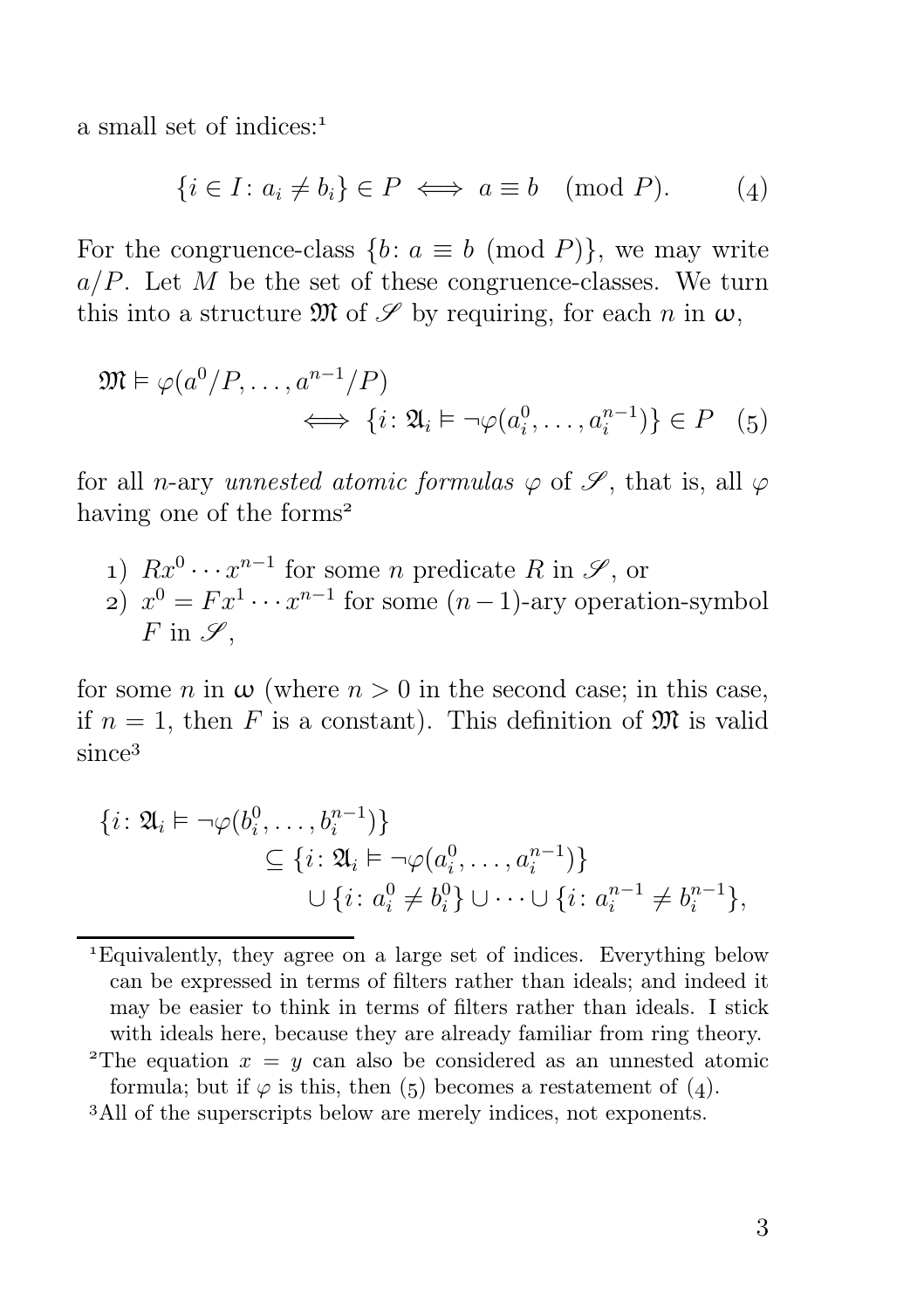so that if  $a^k \equiv b^k$  for each k, then

$$
\{i: \mathfrak{A}_i \vDash \neg \varphi(a_i^0, \dots, a_i^{n-1})\} \in P
$$
  

$$
\iff \{i: \mathfrak{A}_i \vDash \neg \varphi(b_i^0, \dots, b_i^{n-1})\} \in P
$$

by  $(2)$  and  $(3)$ . Another way to express  $(5)$  in the two cases is that

$$
R^{\mathfrak{M}} = \{ (a^{0}/P, \ldots, a^{n-1}/P) : (a_i^{0}, \ldots, a_i^{n-1}) : i \in I) \in \prod_{i \in I} R^{\mathfrak{A}_i} \},
$$

for *n*-ary predicates R, and for  $(n - 1)$ -ary operation-symbols  $F,$ 

$$
F^{\mathfrak{M}}(a^1/P, \dots, a^{n-1}/P) = (F^{\mathfrak{A}_i}(a^1, \dots, a^{n-1}) : i \in I)/P. \quad (6)
$$

The structure  $\mathfrak{M}$  is a **reduced product** of the family  $(\mathfrak{A}_i : i \in$  $I$ ); as such it might be denoted by something like

$$
\prod_{i\in I}\mathfrak{A}_i/P.
$$

We can understand each element a of  $\prod_{i\in I} A_i$  as a new constant or *parameter*, to be interpreted in each  $\mathfrak{A}_i$  as  $a_i$ , and in  $\mathfrak{M}$  as  $a/P$ . Then we can write (5) as

$$
\mathfrak{M} \vDash \varphi(a^0, \dots, a^{n-1}) \iff \{i \colon \mathfrak{A}_i \vDash \neg \varphi(a^0, \dots, a^{n-1})\} \in P.
$$

Then, letting **a** stand for  $(a^0, \ldots, a^{n-1})$ , we can write (5) simply as

$$
\mathfrak{M} \vDash \varphi(\mathbf{a}) \iff \{i \colon \mathfrak{A}_i \vDash \neg \varphi(\mathbf{a})\} \in P,
$$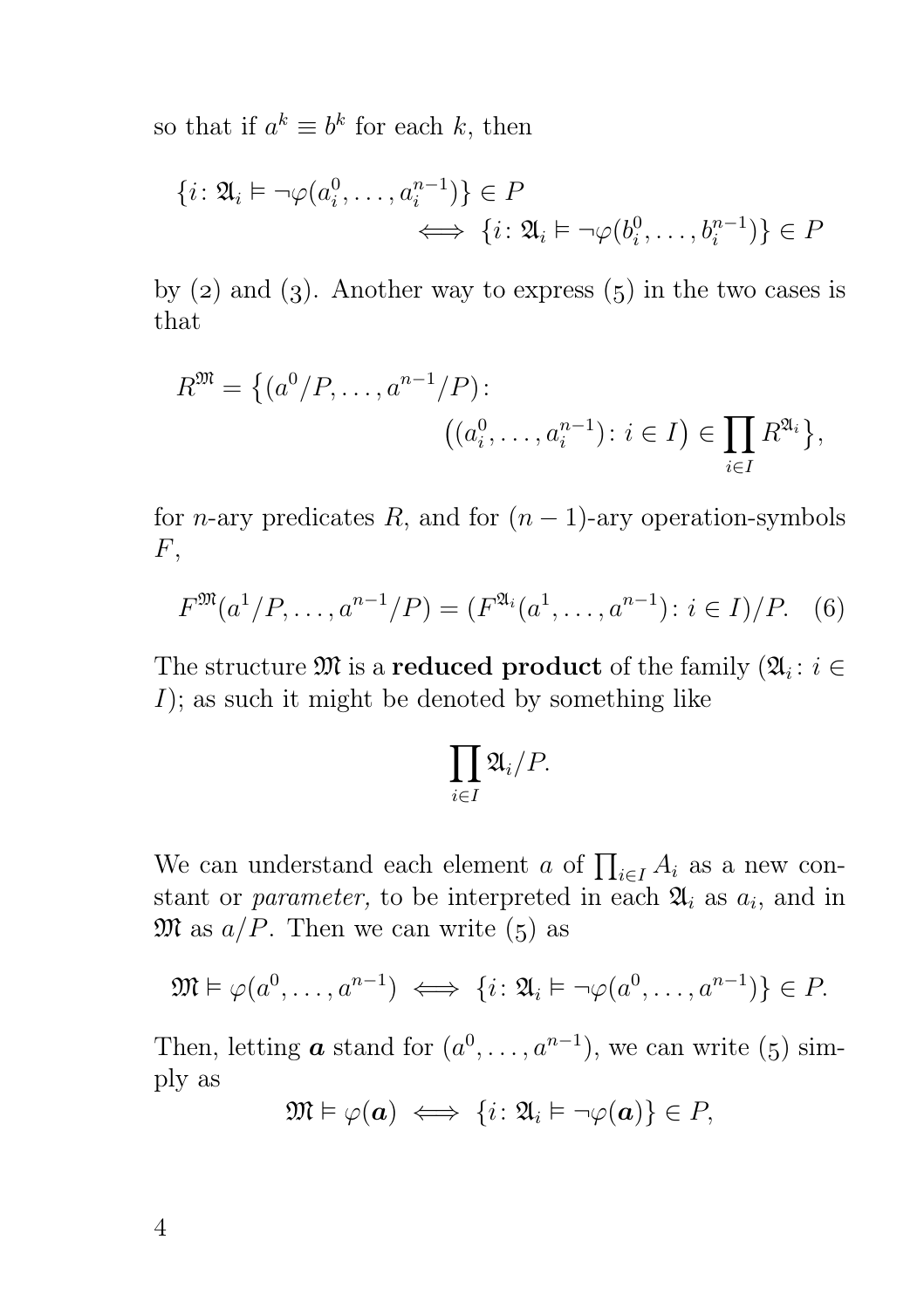—that is,  $\varphi(\mathbf{a})$  is true in M just in case, for a large set of i, it is true in  $\mathfrak{A}_i$ . Writing  $\varphi(\mathbf{a})$  then simply as  $\sigma$ , we get

$$
\mathfrak{M} \models \sigma \iff \{i \colon \mathfrak{A}_i \models \neg \sigma\} \in P. \tag{7}
$$

Again, this is true by definition when  $\sigma$  is an unnested atomic sentence (in the expanded signature); for which other  $\sigma$  is it true?

**Lemma 1.** The equivalence (7) in  $\sigma$  is preserved under conjunction, in that if it holds when  $\sigma$  is  $\tau$  or  $\rho$ , then it holds when  $\sigma$  is  $\tau \wedge \rho$ .

*Proof.* We use (3) and its converse (which is true by  $(2)$ ). If (7) holds when  $\sigma$  is  $\tau$  or  $\rho$ , then the following are equivalent:

$$
\mathfrak{M} \models \tau \wedge \rho,
$$
  
\n
$$
\mathfrak{M} \models \tau \& \mathfrak{M} \models \rho,
$$
  
\n
$$
\{i : \mathfrak{A}_i \models \neg \tau\} \in P \& \{i : \mathfrak{A}_i \models \neg \rho\} \in P,
$$
  
\n
$$
\{i : \mathfrak{A}_i \models \neg \tau\} \cup \{i : \mathfrak{A}_i \models \neg \rho\} \in P,
$$
  
\n
$$
\{i : \mathfrak{A}_i \models \neg \tau \vee \neg \rho\} \in P,
$$
  
\n
$$
\{i : \mathfrak{A}_i \models \neg (\tau \wedge \rho)\} \in P.
$$

**Lemma 2.** The equivalence (7) in  $\sigma$  is preserved under quantification, in the sense that

**if** (7) holds when  $\sigma$  is  $\psi(a)$ , for all parameters a, for some singulary formula  $\psi$  (possibly with parameters), **then** (7) holds when  $\sigma$  is  $\exists x \psi(x)$ .

 $\Box$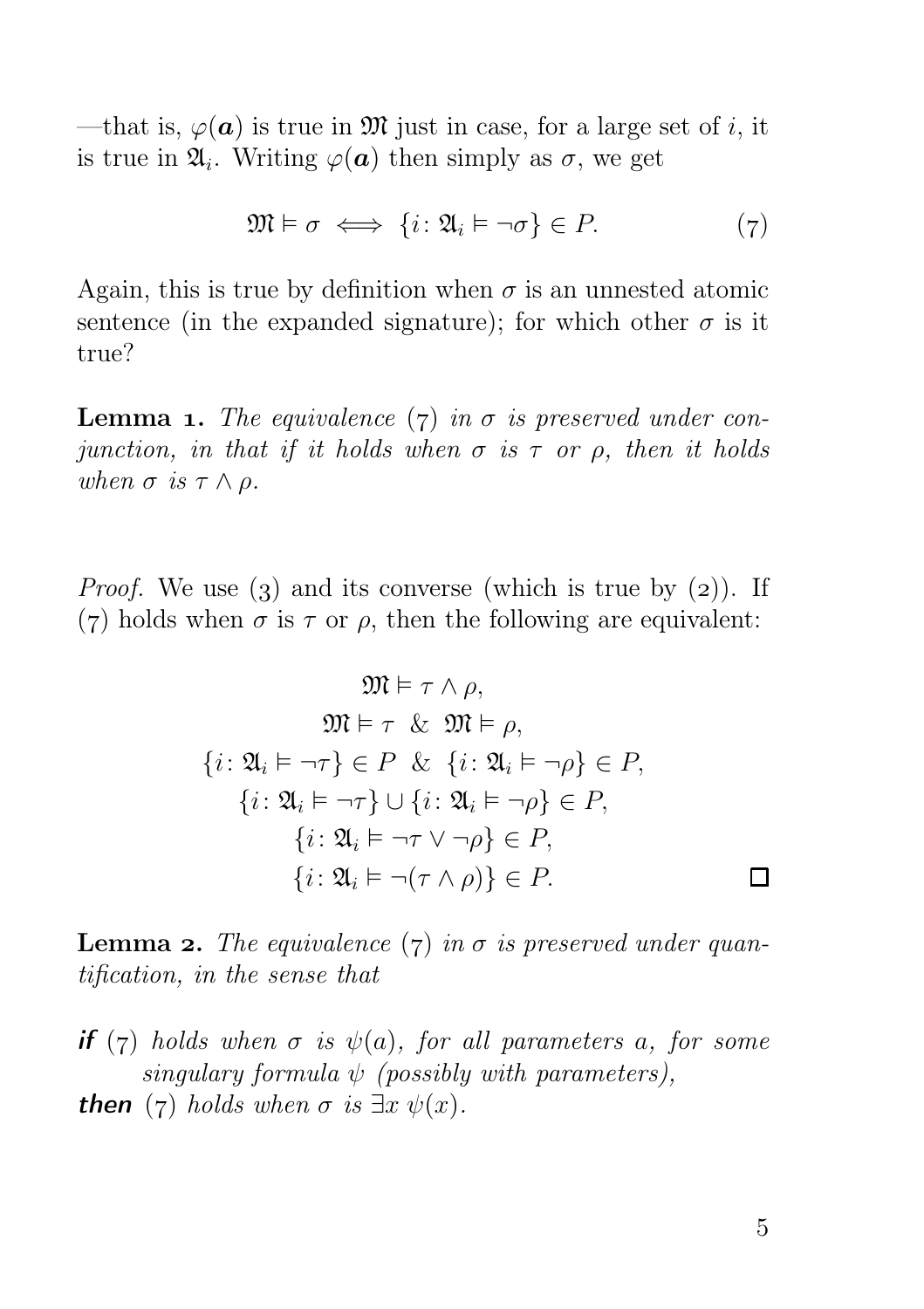Proof. Under the given hypothesis, the following are equivalent:

$$
\mathfrak{M} \vDash \exists x \ \psi(x),
$$

$$
\mathfrak{M} \vDash \psi(a) \text{ for some } a,
$$

$$
\{i: \mathfrak{A}_i \vDash \neg \psi(a)\} \in P \text{ for some } a.
$$

The last statement easily implies

$$
\{i \colon \mathfrak{A}_i \models \neg \exists x \ \psi(x)\} \in P,
$$

since for all  $a$ ,

$$
\{i \colon \mathfrak{A}_i \vDash \neg \exists x \ \psi(x)\} \subseteq \{i \colon \mathfrak{A}_i \vDash \neg \psi(a)\}.
$$
 (8)

Conversely, there is some  $\alpha$  for which this inclusion is an equation. П

Suppose finally P is a maximal ideal of  $\mathscr{P}(I)$ , so that the set of complements of elements of P is an ultrafilter of  $\mathscr{P}(I)$ . Then the reduced product  $\mathfrak{M}$  is called more precisely an **ul**traproduct of  $(\mathfrak{A}_i : i \in I)$ . There is a trivial example: For some j in I, let P be the principal ideal  $(I \setminus \{j\})$  of  $\mathscr{P}(I)$ , that is,  $P = \{X \subseteq I : j \notin I\}$ . Then

$$
\prod_{i\in I} \mathfrak{A}_i/P \cong \mathfrak{A}_j.
$$

All ultraproducts are thus if  $I$  is finite; but if  $I$  is infinite, then  $P$  may contain all finite subsets of  $I$ , so that (since it is proper) it must not be principal.

**Lemma 3.** An ideal P of  $\mathcal{P}(I)$  is maximal if and only if

$$
X \notin P \iff X^c \in P. \tag{9}
$$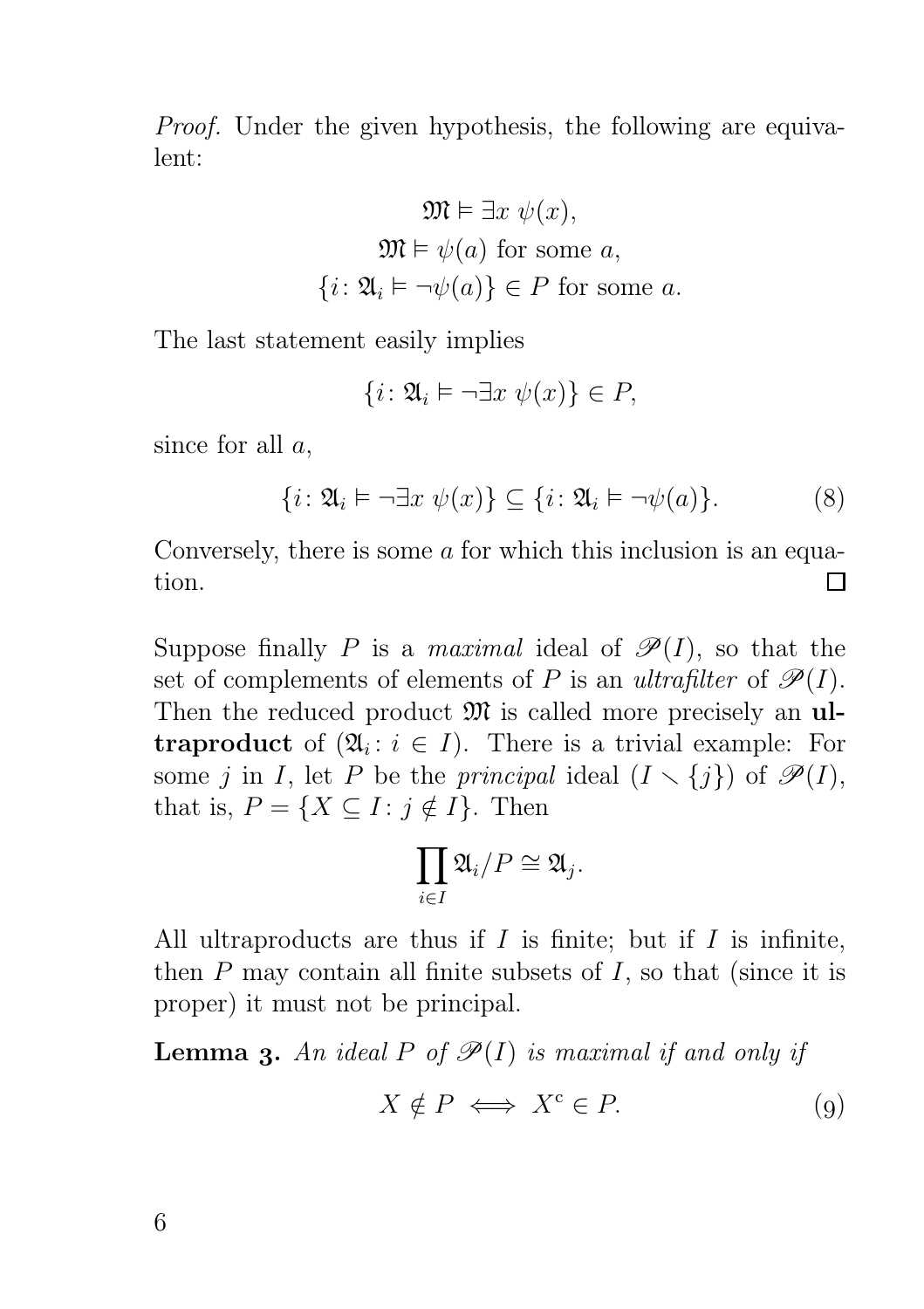*Proof.* The set  $\mathscr{P}(I)$  can be considered as a ring in which sums are symmetric differences, and products are intersections. Then ideals as defined above are just ideals in the ring-theoretic sense. The ring  $\mathscr{P}(I)$  is then a *Boolean* ring, because it satisfies the identity  $x^2 = x$ . If P is a maximal ideal, then the quotient  $\mathscr{P}(I)/P$  is a field as well as a Boolean ring; therefore it must be a two-element field. Thus  $(q)$  holds. Conversely, any ideal with this property must be maximal.  $\Box$ 

Immediately we have:

**Lemma 4.** If P is a maximal ideal of  $\mathscr{P}(I)$ , then (7) in  $\sigma$  is preserved under negation.

Lemmas  $1, 2$ , and  $4$  together yield:

**Theorem 1** (Łoś<sup>4</sup>). If P is a maximal ideal of  $\mathcal{P}(I)$ , then (7) holds for all  $\sigma$  (with parameters).

As a special case, if each  $\mathfrak{A}_i$  is the same structure  $\mathfrak{A}$ , so that in particular  $\prod_{i\in I} A_i$  is the Cartesian power  $A<sup>I</sup>$ , then the ultraproduct  $\mathfrak{M}$  (that is  $\mathfrak{A}^{I}/P$ ) is an **ultrapower** of  $\mathfrak{A}$ . The diagonal embedding  $a \mapsto (a : i \in I)$  of  $\mathfrak{A}$  in  $\mathfrak{M}$  is now an *elementary* embedding, that is, for all sentences  $\sigma$  with parameters from A (or more precisely from the image of  $A$  in  $A<sup>I</sup>$ ),

$$
\mathfrak{M}\vDash\sigma\iff\mathfrak{A}\vDash\sigma.
$$

Considering the embedding as an inclusion (that is, identifying  $\mathfrak A$  with its image in  $\mathfrak M$ , we may write then

#### $\mathfrak{A} \preccurlyeq \mathfrak{M}$ .

<sup>&</sup>lt;sup>4</sup>The usual reference is  $\lceil 1 \rceil$  although the theorem is not given clearly there.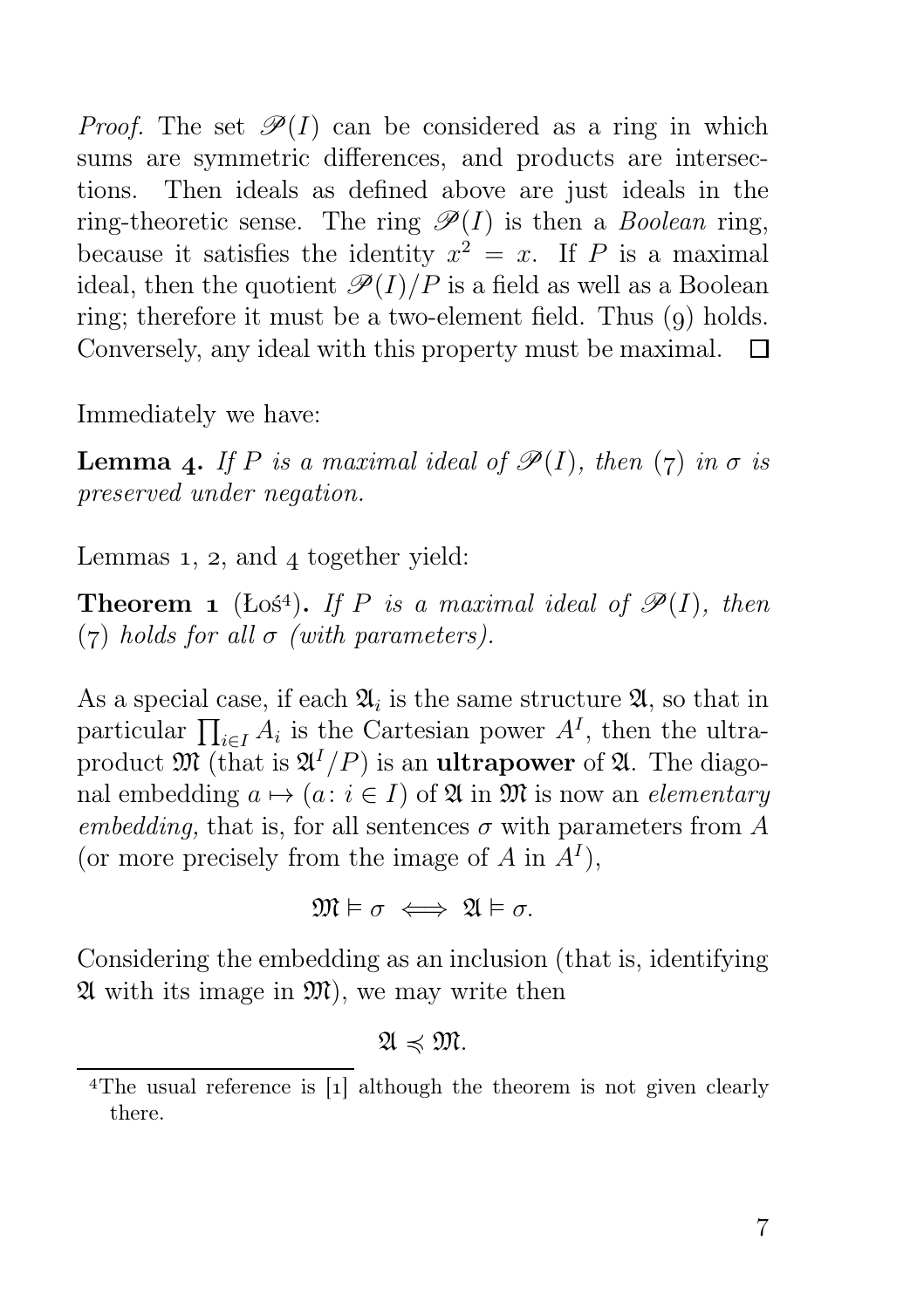#### Fields

We now consider the case where each structure  $\mathfrak{A}_i$  is a field  $K_i$ . Write

$$
\prod_{i\in I}K_i=R;
$$

this is a ring in the usual way. There is a map  $a \mapsto \text{supp}(a)$ from R to  $\mathscr{P}(I)$  given by

$$
supp(a) = \{i \colon a_i \neq 0\};
$$

here supp(a) is the **support** of a. If  $A \subseteq I$ , let  $\chi_A$  be the element of  $R$  be given by

$$
\chi_A(i) = \begin{cases} 1, & \text{if } i \in A, \\ 0, & \text{if } i \notin A. \end{cases}
$$

**Lemma 5.** The map  $Q \mapsto \text{supp}[Q]$  is a one-to-one, inclusionpreserving correspondence between ideals of R and ideals of  $\mathscr{P}(I)$ .

*Proof.* If  $A \subseteq \text{supp}(b)$ , then  $A = \text{supp}(b \cdot \chi_A)$ . Also

$$
supp(b) \cup supp(c) = supp(b + c \cdot \chi_{supp(b)^c}).
$$

Thus if Q is an ideal of R, then supp $[Q]$  is an ideal of  $\mathscr{P}(I)$ . Moreover, if  $\text{supp}(b) = \text{supp}(c)$ , then an ideal of R contains b if and only if it contains c; thus the map  $Q \mapsto \text{supp}[Q]$  on the set of ideals of  $R$  is injective. Since in general

$$
supp(a \cdot b) \subseteq supp(b),
$$
  

$$
supp(a+b) \subseteq supp(a) \cup supp(b),
$$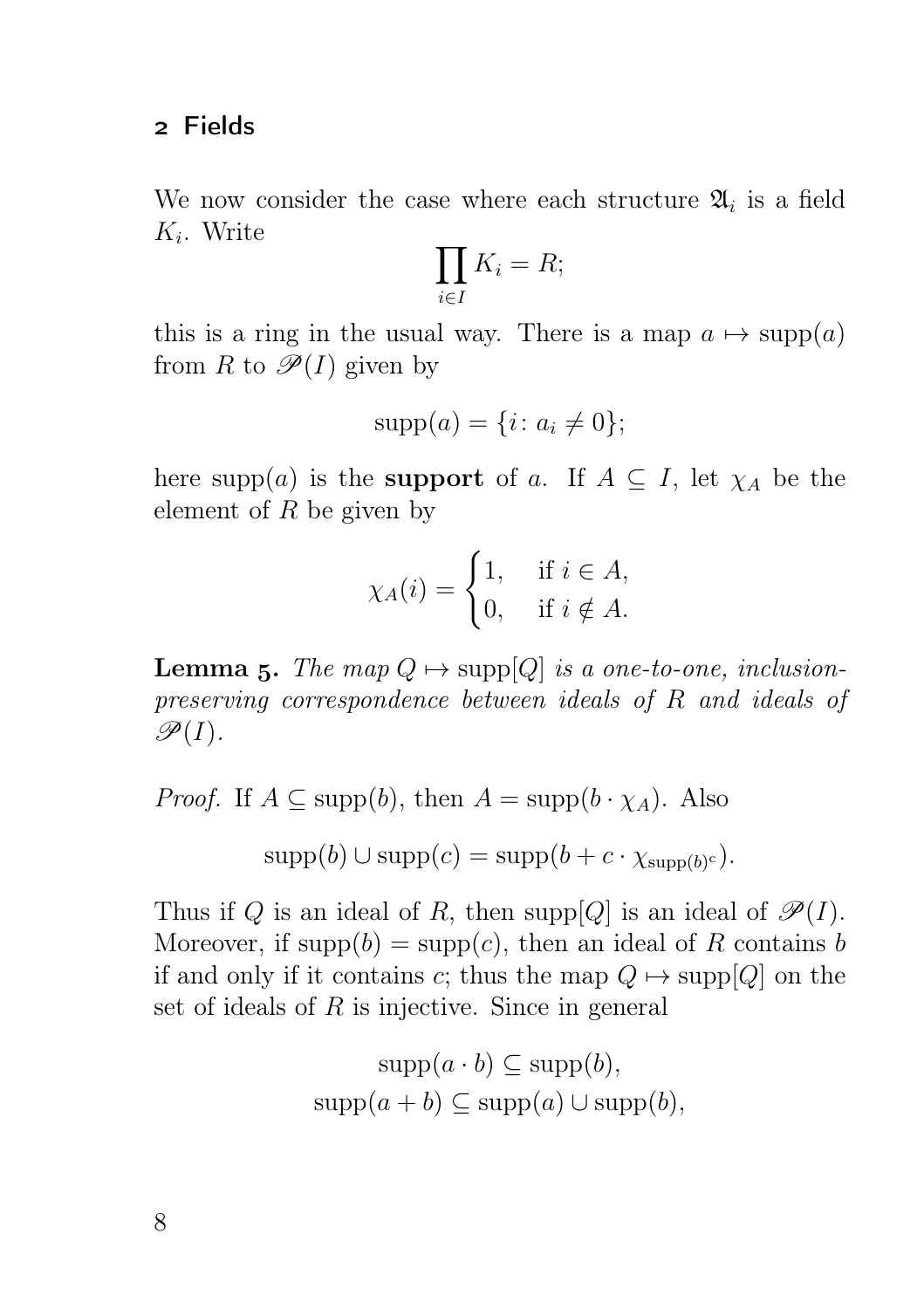if P is an ideal of  $\mathscr{P}(I)$ , then  $\{a: \text{supp}(a) \in P\}$  is an ideal Q of R such that supp $[Q] = P$ . Thus the map  $Q \mapsto \text{supp}[Q]$  is surjective onto the set of ideals of  $\mathscr{P}(I)$ . П

**Lemma 6.** If Q is an ideal of R, and  $P = \text{supp}[Q]$ , then

$$
\prod_{i \in I} K_i/P = R/Q
$$

(the reduced product is equal to the ring-quotient).

Proof. Because

$$
a - b \in Q \iff a \equiv b \pmod{P},
$$

that is  $a+Q = a/P$ , the underlying sets of the reduced product and the quotient are the same. The ring-structures are the same by  $(6)$ . П

### Continuous functions

We now consider the special case when  $I = \mathbb{R}$  and each  $K_i$  is  $\mathbb{R}$ , so that  $\prod_{i\in I} K_i$  is the Cartesian power  $\mathbb{R}^{\mathbb{R}}$ . By the last lemma, a quotient of this power by a maximal ideal is an ultrapower of R. Such an ultrapower is a *non-standard* model of the theory of  $\mathbb R$  (assuming the maximal ideal is non-principal). Here  $\mathbb R$ can be considered as an ordered field.

 $5\text{In real analysis we may quantify, not just over elements of } \mathbb{R}$ , but over sets of these (as in the Completeness Axiom), over finite sequences of arbitrary length (as in the definition of the Riemann integral), and so forth. We may then want to consider an ultrapower, not just of R, but of a certain many-sorted structure, namely a structure of which R is one sort, but also the power set of any finite Cartesian product of sorts is a sort  $[2]$ .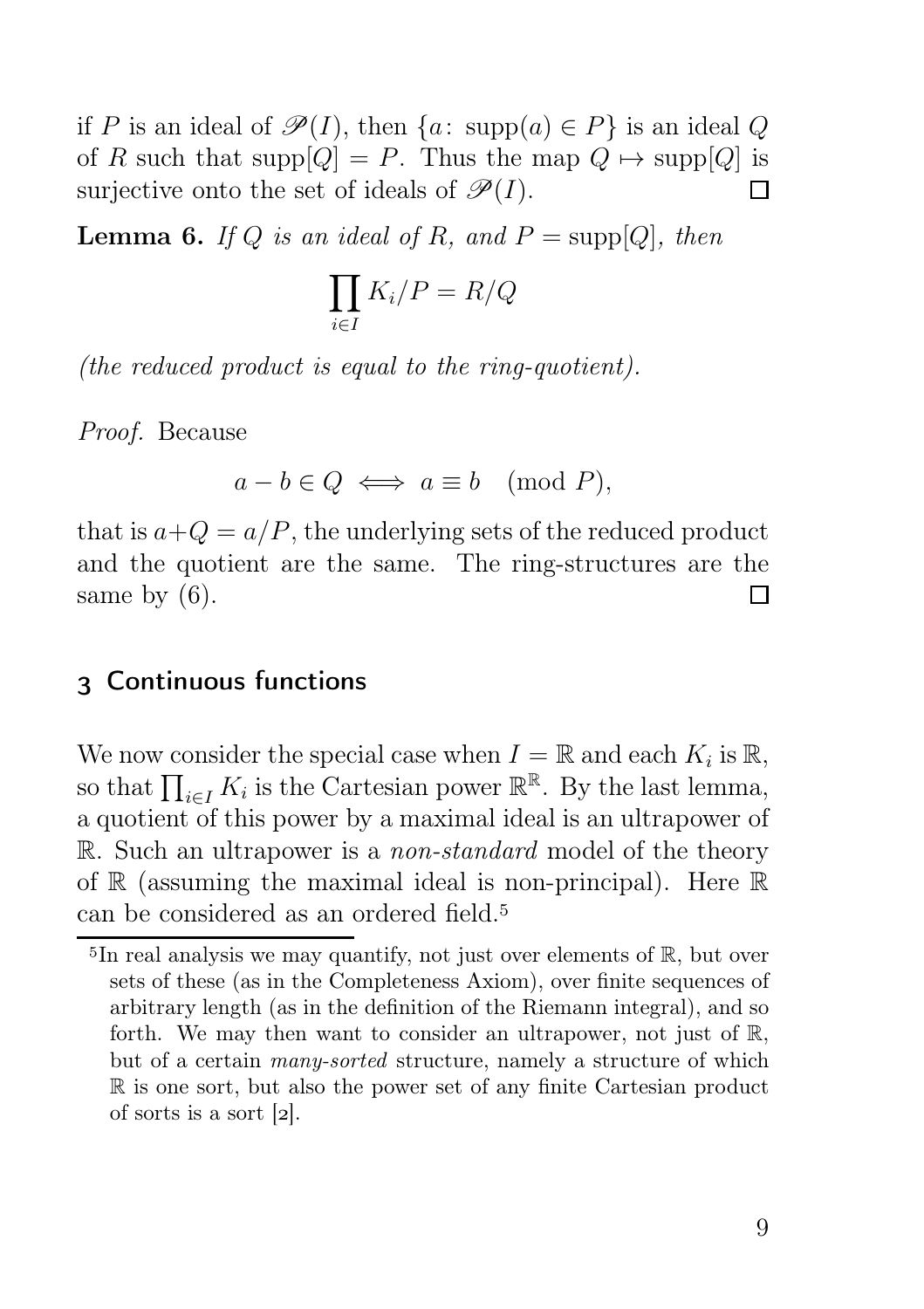The power  $\mathbb{R}^{\mathbb{R}}$  has the sub-ring  $C(\mathbb{R})$  of continuous real-valued functions on R. The supports of its elements are open subsets of R, and every such set is the support of some element of  $C(\mathbb{R})$ .

Let  $\mathscr{P}_{0}(\mathbb{R})$  be the set of all open subsets of  $\mathbb{R}$ . This set is a distributive lattice, but not a Boolean ring or algebra; however, ideals can be defined as before, by  $(1)$ ,  $(2)$ , and  $(3)$ .

**Lemma 7.** The map  $Q \mapsto \text{supp}[Q]$  is a surjection from the set of ideals of  $C(\mathbb{R})$  to the set of ideals of  $\mathscr{P}_o(\mathbb{R})$ . It takes proper ideals to proper ideals.

Proof. Since

$$
supp(f) \subseteq supp(g) \implies supp(f) = supp(f \cdot g),
$$
  

$$
supp(f) \cup supp(g) = supp(f^2 + g^2),
$$

the support-map still takes ideals of  $C(\mathbb{R})$  to ideals of  $\mathscr{P}_0(\mathbb{R})$ . Moreover, it takes proper ideals to proper ideals. As before, every ideal P of  $\mathscr{P}_{o}(\mathbb{R})$  is the image of some ideal of  $C(\mathbb{R})$ , namely  $\{f: \text{supp}(f) \in P\}.$ П

The same ideal of  $\mathscr{P}_{0}(\mathbb{R})$  may be the image of more than one ideal of  $C(\mathbb{R})$ . For example, the ideals generated respectively by  $x \mapsto x$  and  $x \mapsto x^2$  have the same image, but are themselves different, since there is no *continuous* function  $f$  such that  $x^2 \cdot f(x) = x$  for all x in R.

Since  $\mathscr{P}_o(\mathbb{R})$  is not closed under complementation, maximal ideals are not characterized as before, by  $(q)$ ; but an ideal  $P$ of  $\mathscr{P}_{0}(\mathbb{R})$  is maximal if and only if

$$
X \notin P \implies \exists Y \ (Y \in P \ \& \ X \cup Y = \mathbb{R}). \tag{10}
$$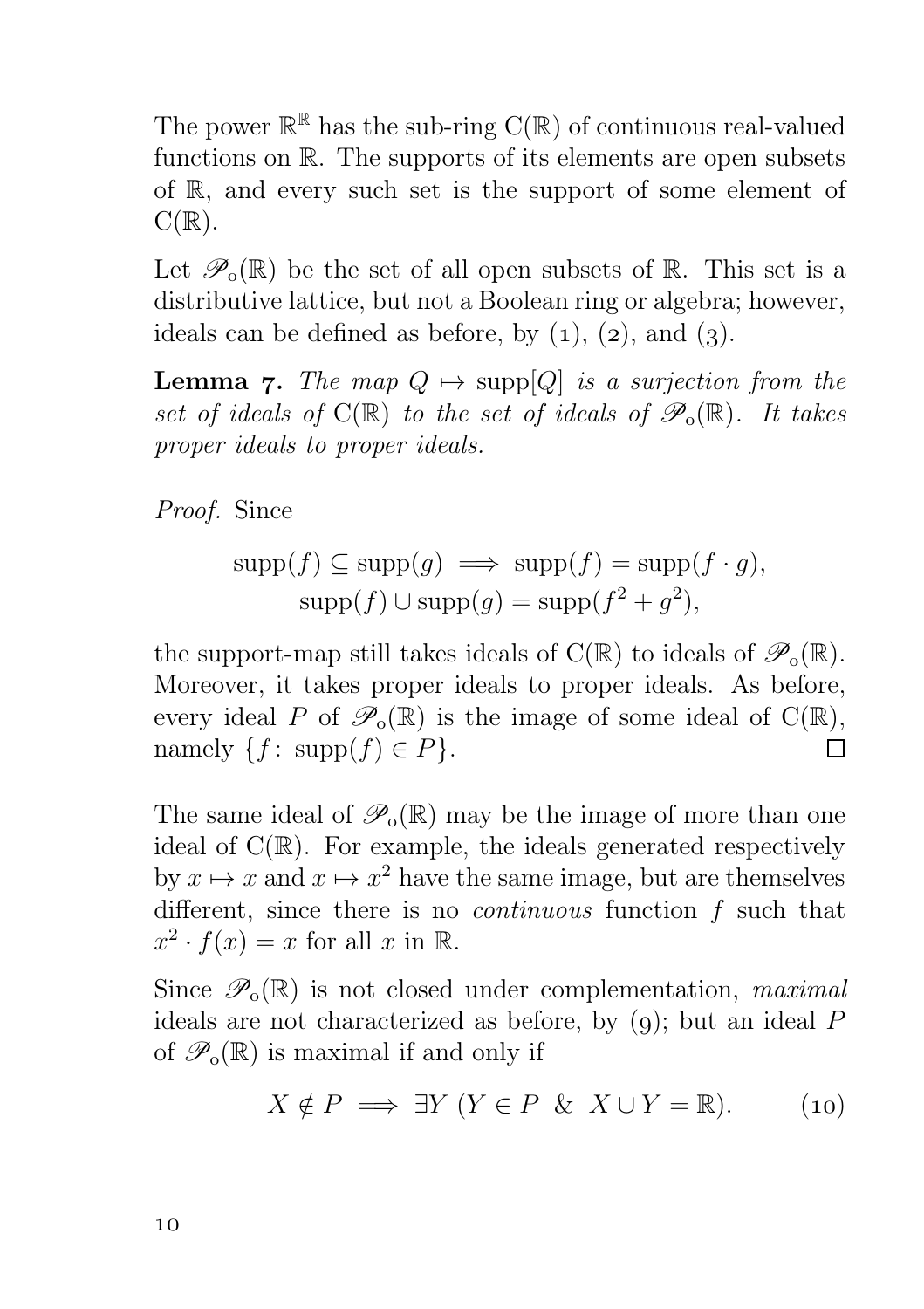**Lemma 8.** The map  $Q \mapsto \text{supp}[Q]$  is a one-to-one correspondence between maximal ideals of  $C(\mathbb{R})$  and maximal ideals of  $\mathscr{P}_o(\mathbb{R})$ .

*Proof.* Suppose Q is a maximal ideal of C(R). If  $X \in \mathscr{P}_o(\mathbb{R})$ . supp[Q], then  $X = \text{supp}(f)$  for some f in  $C(\mathbb{R}) \setminus Q$ . Since Q is maximal, for some q in  $C(\mathbb{R})$  and h in  $Q$ ,

$$
fg + h = 1.
$$

Therefore  $X \cup \text{supp}(h) = \mathbb{R}$ . Thus supp $[Q]$  is maximal. Moreover, if  $f \in Q$  and  $\text{supp}(f) = \text{supp}(q)$ , then  $q \in Q$  by maximality of Q; thus the support-map is injective on the set of maximal ideals of  $C(\mathbb{R})$ . Finally, if P is a maximal ideal of  $\mathscr{P}_{0}(\mathbb{R})$ , then  $\{f \in C(\mathbb{R}) : \text{supp}(f) \in P\}$  must be a maximal ideal. П

Given the maximal ideal  $Q$  of  $C(\mathbb{R})$ , we shall establish a version of Łoś's Theorem for  $C(\mathbb{R})/Q$ . This is stated as Theorem 2 below; but the proof is everything between here and there.

If  $\varphi$  is an *n*-ary equation in the signature of fields (that is,  $\varphi$  is a polynomial equation in *n* variables over  $\mathbb{Z}$ , then, writing  $f$ for a finite tuple  $(f^0, \ldots, f^{n-1})$  of elements of  $C(\mathbb{R})$ , and  $f + Q$ for  $(f^{0} + Q, ..., f^{n-1} + Q)$ , we have

$$
C(\mathbb{R})/Q \models \varphi(\boldsymbol{f} + Q) \iff \{x \colon \mathbb{R} \models \neg \varphi(\boldsymbol{f}(x))\} \in \text{supp}[Q].
$$
\n(11)

Moreover, this equivalence is preserved under conjunctions, just as in Lemma 1. Similarly, it is preserved under disjunctions, by the following rule, derivable from  $(10)$ : If P is a maximal ideal of  $\mathscr{P}_{o}(\mathbb{R})$ , then

$$
X \in P \lor Y \in P \iff X \cap Y \in P. \tag{12}
$$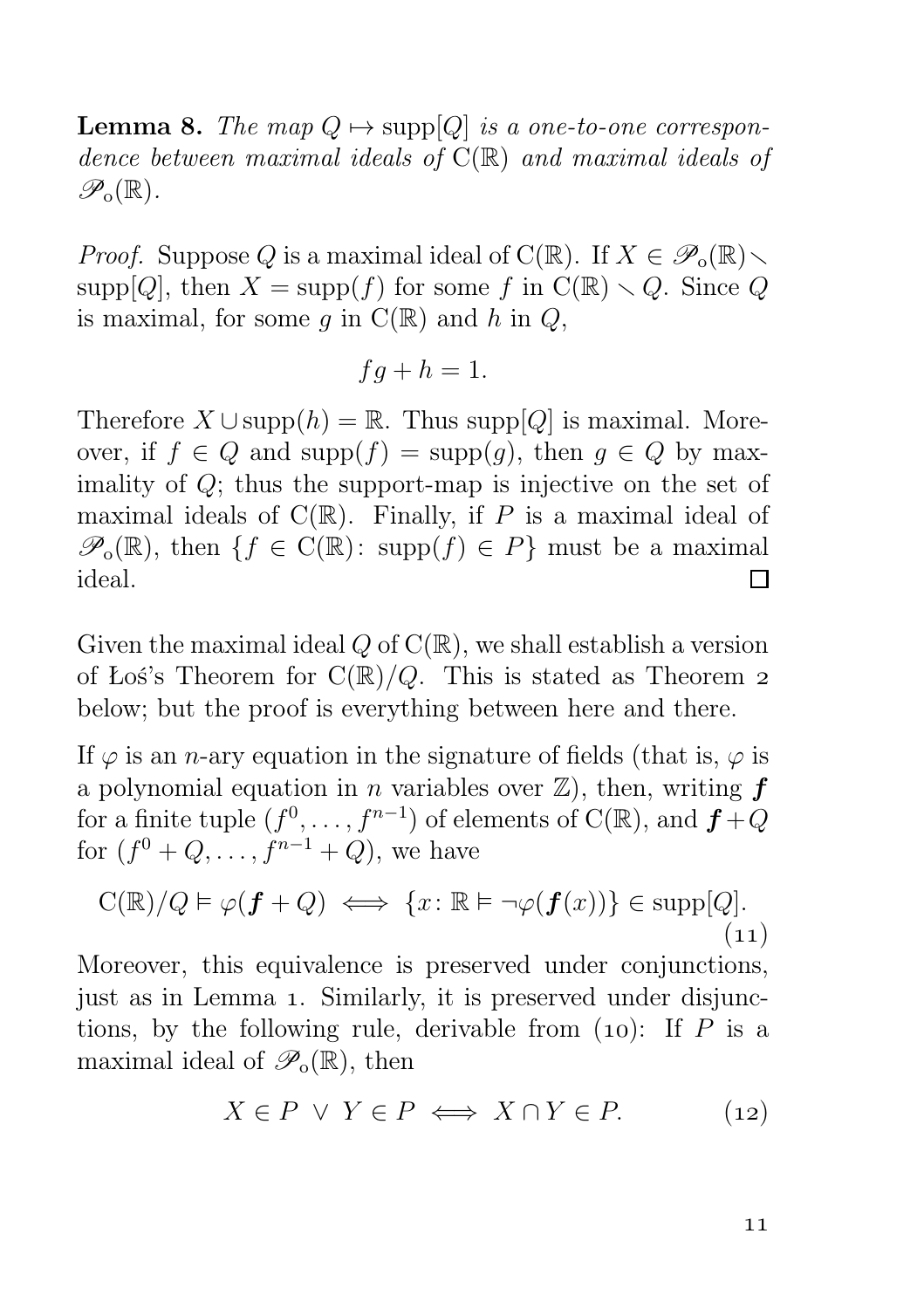But (11) is not preserved under negations: if  $\varphi$  is an inequation, then (11) fails, because the set  $\{x: \mathbb{R} \models \neg \varphi(\bm{f}(x))\}$  is then closed, so if it is nonempty, it is simply not in supp $[Q]$ .

Nonetheless, we can use (11) in case  $\varphi$  is  $y \leq z$  to define the relation  $\leq$  on  $C(\mathbb{R})/Q$ :

**Lemma 9.** If Q is a maximal ideal of  $C(\mathbb{R})$ , and  $C(\mathbb{R})/Q$  is linearly ordered by the relation  $\leq$  given by

$$
C(\mathbb{R})/Q \models f + Q \leq g + Q
$$
  

$$
\iff \{x \colon \mathbb{R} \models f(x) > g(x)\} \in \text{supp}[Q];
$$

and then  $C(\mathbb{R})/Q$  is an ordered field.

*Proof.* The relation  $\leq$  is well-defined, by the same argument by which reduced products are well-defined. The relation is then reflexive, by  $(1)$ ; antisymmetric, by  $(3)$ ; transitive, by  $(3)$ and (2). It is linear, by (1) and (12): since  $\{x: \mathbb{R} \models f(x) >$  $g(x) \wedge f(x) < g(x)$   $\in$  supp[*Q*], one of  $\{x: \mathbb{R} \models f(x) > g(x)\}$ and  $\{x: \mathbb{R} \models f(x) < g(x)\}\$ is in supp[Q]. Moreover,

$$
f \ge 0 \& g \ge 0
$$
  
\n
$$
\implies \{x : f(x) < 0\} \in \text{supp}[Q] \& \{x : g(x) < 0\} \in \text{supp}[Q]
$$
  
\n
$$
\implies \{x : f(x) < 0\} \cup \{x : g(x) < 0\} \in \text{supp}[Q]
$$
  
\n
$$
\implies \{x : f(x) < 0 \lor g(x) < 0\} \in \text{supp}[Q]
$$
  
\n
$$
\implies \{x : f(x) + g(x) < 0\} \in \text{supp}[Q]
$$
  
\n
$$
\implies f + g \ge 0
$$

since  $f(x) + q(x) < 0 \implies f(x) < 0 \lor q(x) < 0$ . Similarly  $f \geq 0$  &  $q \geq 0 \implies fq \geq 0$ . Π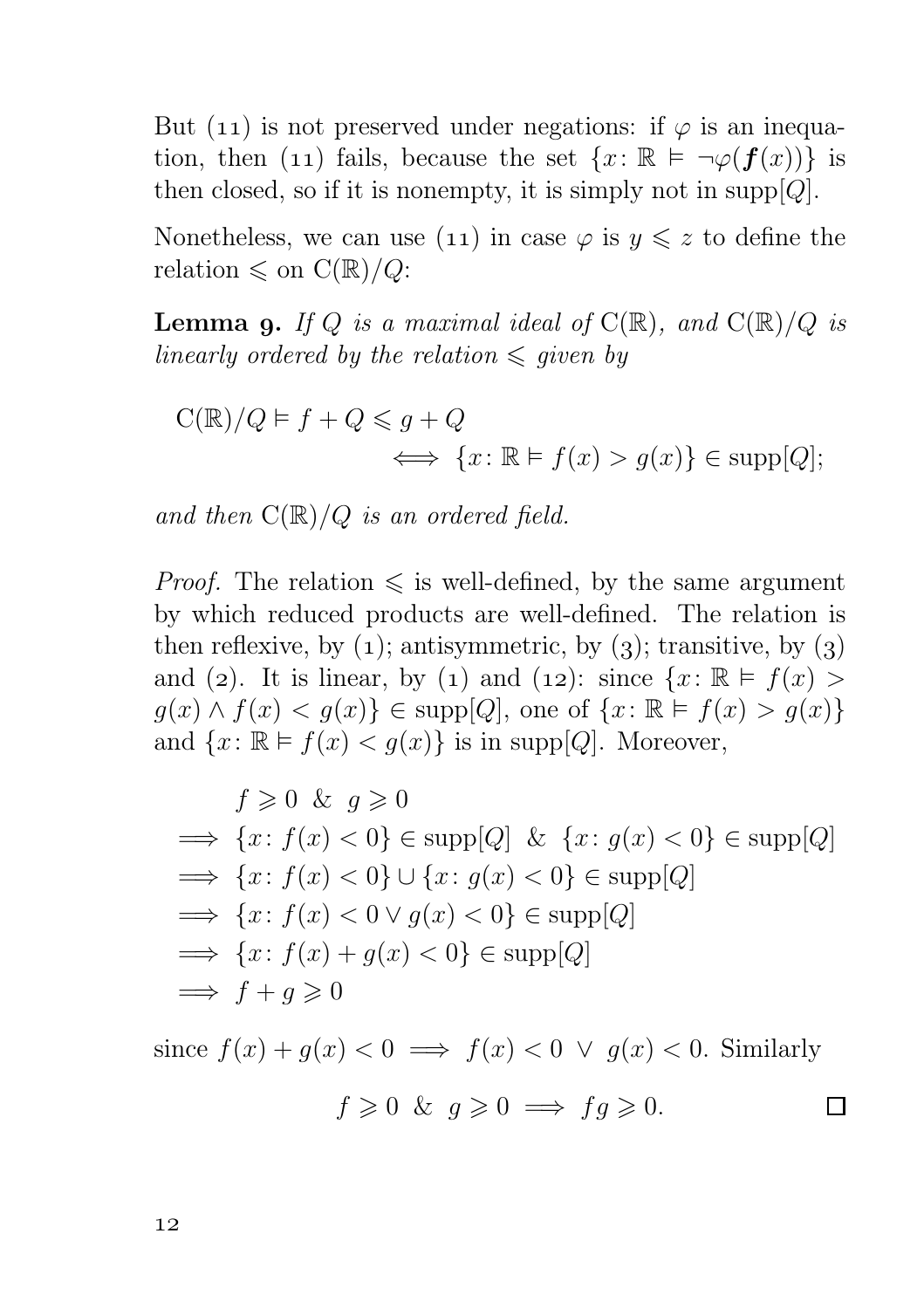We handle negations by observing that there is a maximal ideal P of  $\mathscr{P}(\mathbb{R})$  such that supp $[Q] \subset P$ . The intersection  $P \cap$  $\mathscr{P}_{0}(\mathbb{R})$  is an ideal of  $\mathscr{P}_{0}(\mathbb{R})$  that includes supp[Q]. Moreover, an ideal of  $\mathscr{P}(\mathbb{R})$  or  $\mathscr{P}_o(\mathbb{R})$  is proper if and only if it does not contain R; therefore  $P \cap \mathscr{P}_o(\mathbb{R})$  is a proper ideal of  $\mathscr{P}_o(\mathbb{R})$ , so it is just supp $[Q]$ . This gives us:

**Lemma 10.** If Q is a maximal ideal of  $C(\mathbb{R})$ , and P is a maximal ideal of  $\mathscr{P}(\mathbb{R})$  such that supp $[Q] \subset P$ , then

$$
C(\mathbb{R})/Q \vDash \varphi(\mathbf{f} + Q) \iff \{x \colon \mathbb{R} \vDash \neg \varphi(\mathbf{f}(x))\} \in P \quad (13)
$$

for all quantifier-free formulas  $\varphi$  in the signature of ordered fields. Moreover, this equivalence in  $\varphi$  is preserved under conjunction and negation (and hence under disjunction).

We want to show that  $(1, 3)$  is preserved under quantification.

If P is an arbitrary maximal ideal of  $\mathscr{P}(\mathbb{R})$ , it need not be the case that  $P \cap \mathscr{P}_{o}(\mathbb{R})$  is a maximal ideal of  $\mathscr{P}_{o}(\mathbb{R})$ . We do have:

**Lemma 11.** For a maximal ideal P of  $\mathcal{P}(\mathbb{R})$ , the intersection  $P \cap \mathscr{P}_o(\mathbb{R})$  is a maximal ideal of  $\mathscr{P}_o(\mathbb{R})$  if and only if P contains an open neighborhood of each of its closed elements.

*Proof.* This is a reworking of (10). We have that  $P \cap \mathcal{P}_o(\mathbb{R})$ is maximal if and only if, for all O in  $\mathscr{P}_0(\mathbb{R}) \setminus P$ , there is an open neighborhood of  $O^c$  in P. By maximality of P, this condition is that for all closed sets  $F$  in  $P$ , there is an open neighborhood of  $F$  in  $P$ .  $\Box$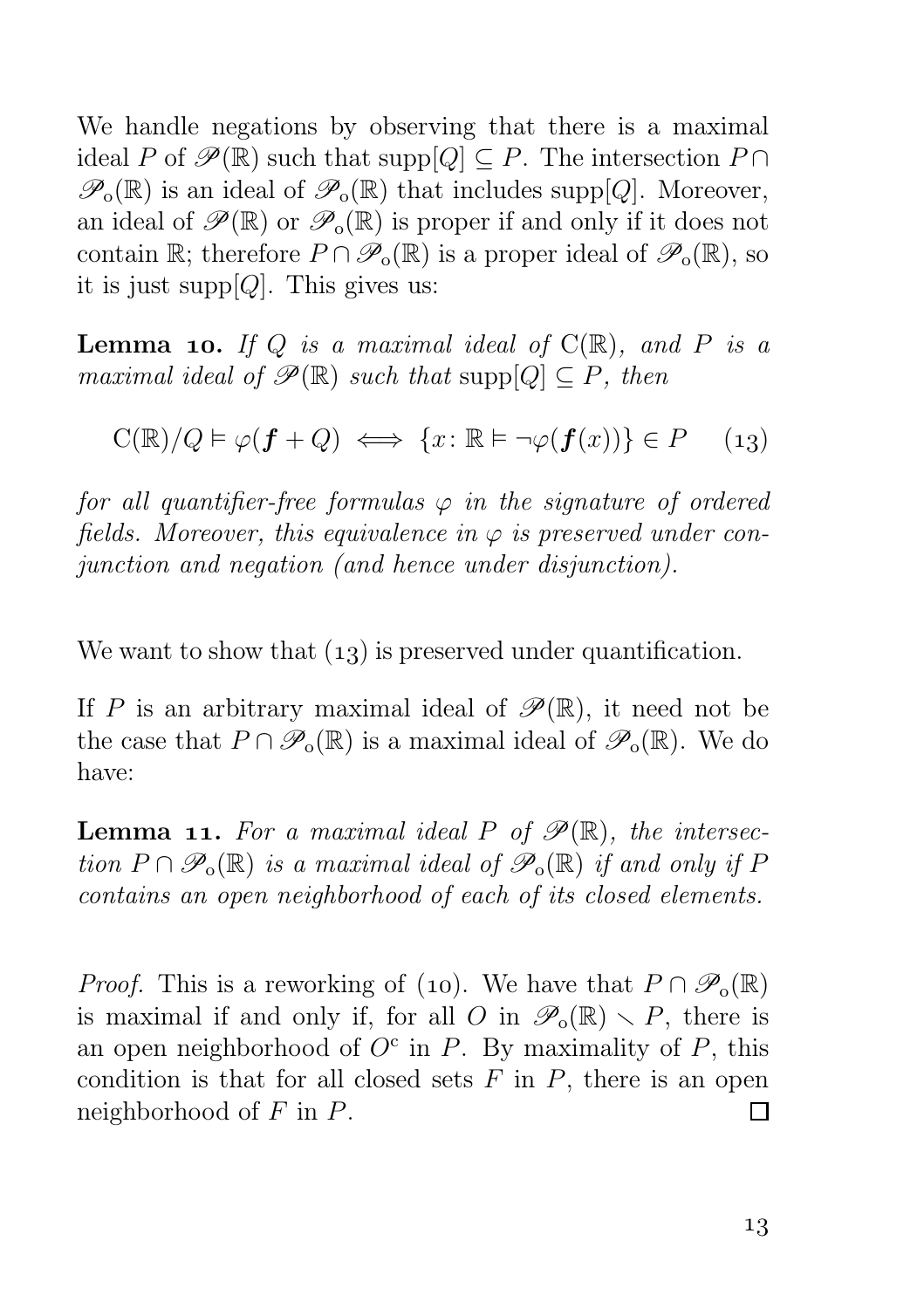The condition of the lemma need not be met. For example, an arbitrary maximal ideal P of  $\mathscr{P}(\mathbb{R})$  might contain  $\{0\}$ , but also  $(-\infty, -\varepsilon) \cup (\varepsilon, \infty)$  for all positive  $\varepsilon$ , so that P (being proper) can contain no open neighborhood of 0.

We continue to assume that  $Q$  is a maximal ideal of  $C(\mathbb{R})$ , and P is a maximal ideal of  $\mathscr{P}(\mathbb{R})$  such that  $P \cap \mathscr{P}_{o}(\mathbb{R}) = \text{supp}[Q].$ Then the inclusion of  $C(\mathbb{R})$  in  $\mathbb{R}^{\mathbb{R}}$  induces an embedding of the quotient  $C(\mathbb{R})/Q$  in the ultrapower  $\mathbb{R}^{\mathbb{R}}/P$ . If we have  $(13)$ for all formulas  $\varphi$ , then not only is the embedding of R in  $C(\mathbb{R})/Q$  elementary, but the embedding of  $C(\mathbb{R})/Q$  in  $\mathbb{R}^{\mathbb{R}}/P$ is elementary: this is  $(21)$  below.

Supposing (13) to hold when  $\varphi$  is  $\psi$ , we want to show that it holds when  $\varphi$  is  $\exists y \psi$ . The analogue of (8) in the proof of Lemma  $2$  is now

$$
\{x \colon \mathbb{R} \models \neg \exists y \ \psi(\bm{f}(x), y)\} \subseteq \{x \colon \mathbb{R} \models \neg \psi(\bm{f}(x), g(x))\}, \quad (14)
$$

or equivalently

$$
\{x\colon\mathbb{R}\vDash\psi(\boldsymbol{f}(x),g(x))\}\subseteq\{x\colon\mathbb{R}\vDash\exists y\ \psi(\boldsymbol{f}(x),y)\}.
$$

As before, we try to choose q so that this inclusion is an equation. However, this may not be possible, since we now have the further requirement that  $q$  be continuous. For example,  $\psi(f(x), y)$  could be

$$
(x \geqslant 0 \land y = 1) \lor (x < 0 \land y = 0),
$$

defining the graph of  $\chi_{[0,\infty)}$ , a non-continuous function. Nonetheless, we shall still have what we want if we can make  $(14)$ 'nearly' an equation, that is, find g so that

$$
\{x \colon \mathbb{R} \vDash \exists y \ \psi(\bm{f}(x), y) \land \neg \psi(\bm{f}(x), g(x))\} \in P.
$$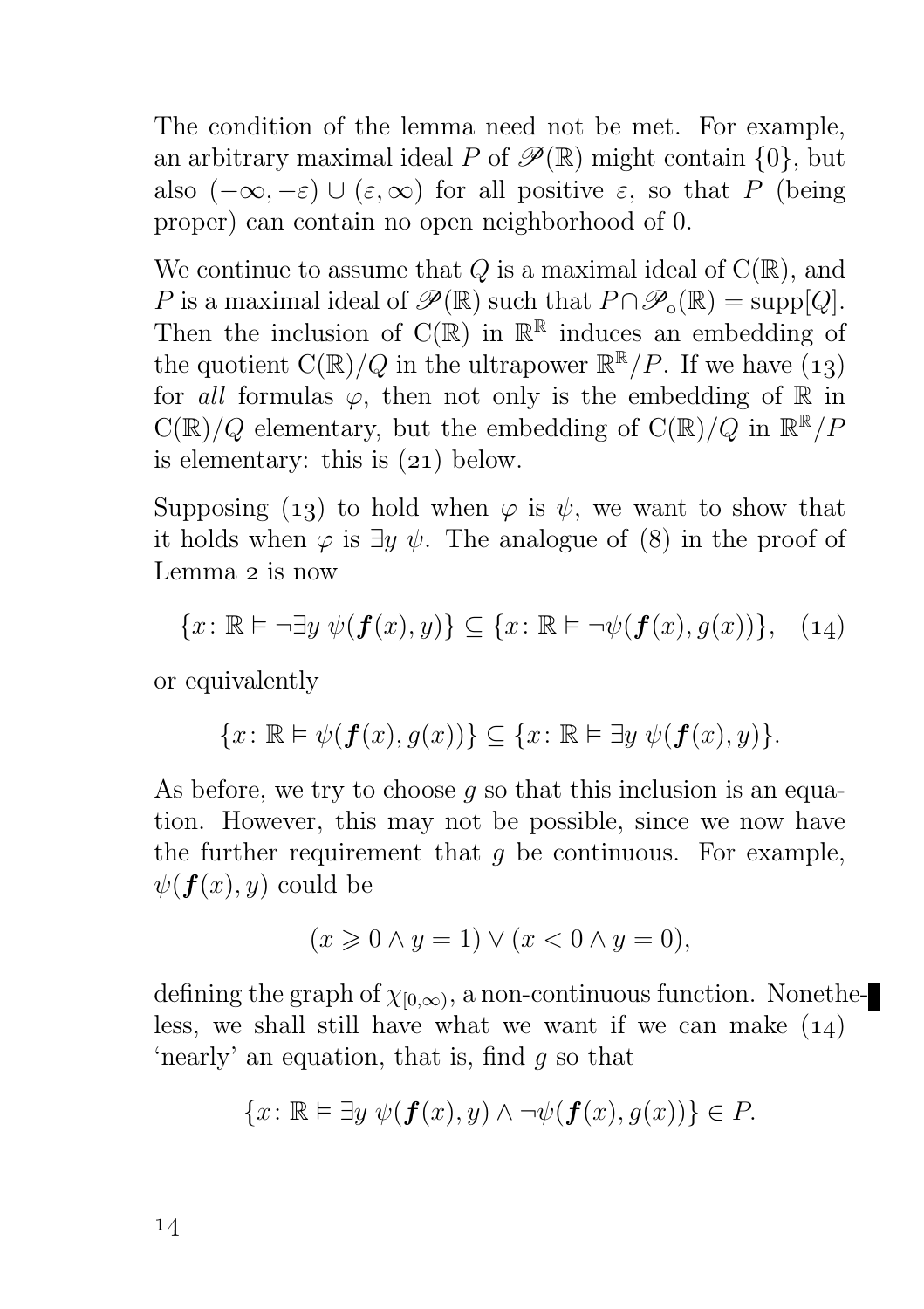Indeed, it is sufficient to show that if

$$
\{x \colon \mathbb{R} \vDash \neg \exists y \ \psi(\bm{f}(x), y)\} \in P,\tag{15}
$$

then there is g in  $C(\mathbb{R})$  such that

$$
\{x \colon \mathbb{R} \vDash \neg \psi(\bm{f}(x), g(x))\} \in P. \tag{16}
$$

Suppose for example  $\psi(f(x), y)$  is  $xy = 1$ , and (15) holds in this case. Then  $\{0\} \in P$ , so P has an element  $(-\varepsilon, \varepsilon)$  by Lemma 11. If we define  $q$  by

$$
g(x) = \begin{cases} 1/x, & \text{if } |x| \geqslant \varepsilon, \\ x/\varepsilon^2, & \text{if } |x| < \varepsilon, \end{cases}
$$

then  $q \in C(\mathbb{R})$ , and (16) holds.

We suppose (15) for some  $\psi$  and  $f$ . By Tarski's theorem on quantifier-elimination in the theory of  $\mathbb R$  as an ordered field, we may assume that  $\psi$  is quantifier-free in the signature of ordered fields. Thus we may consider  $\psi(f(x), y)$  as a Boolean combination of equations and inequalities of polynomials in  $y$ whose coefficients are themselves polynomial functions of the entries in  $f(x)$ . In particular, these coefficients are continuous functions of x. We may assume  $\psi(f(x), y)$  is a Boolean combination of strict inequalities only, since

$$
x = 0 \iff x \ngeq 0 \land x \nless 0.
$$

Lemma 12.  $A$  formula

$$
g_0(x) + g_1(x) \cdot y + \dots + g_n(x) \cdot y^n > 0, \qquad (17)
$$

where the  $q_i$  are in  $C(\mathbb{R})$ , is equivalent in  $\mathbb R$  to a Boolean combination of such formulas in which  $n = 1$  in each case.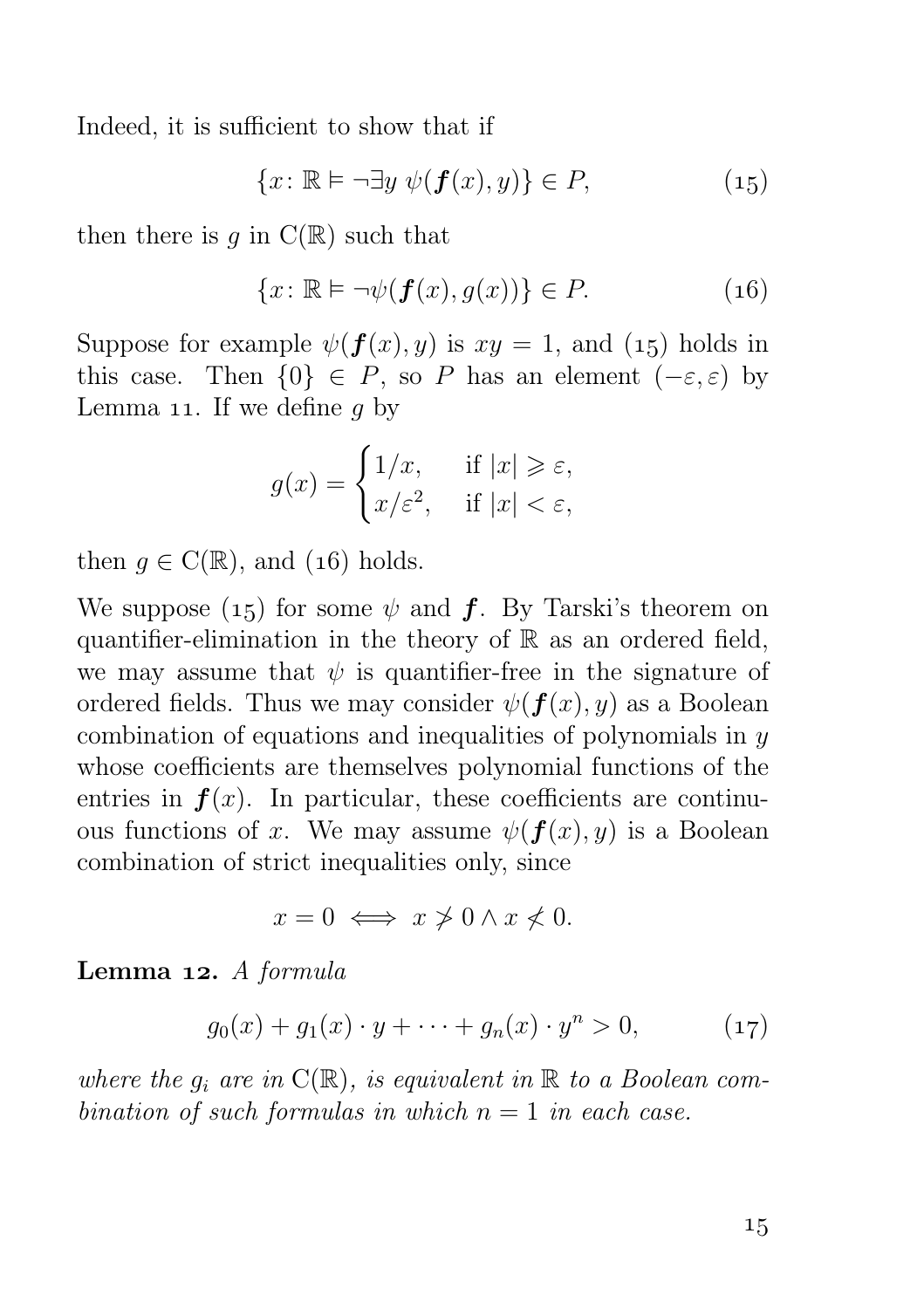*Proof (sketch)*. The equation  $g_0(x)+g_1(x)\cdot y+\cdots+g_n(x)\cdot y^n =$ 0 defines the union of

$$
\{(x, y) : g_0(x) = 0 \land \dots \land g_n(x) = 0\}
$$

with the graphs of n functions  $h_0, \ldots, h_{n-1}$ , where each  $h_i$ is a continuous function whose domain is the intersection of a closed subset and an open subset of R. In particular, the domain of each  $h_i$  is defined by a formula  $\varphi_i(x)$ , which is of the form  $f_0(x) = 0 \wedge f_1(x) > 0$  for some  $f_0$  and  $f_1$  in  $C(\mathbb{R})$ . Then  $(17)$  is equivalent to a Boolean combination of various  $y < h_i(x)$  and  $y > h_i(x)$ . But here the  $h_i$  are not necessarily in  $C(\mathbb{R})$ . If  $h_i$  extends to an element f of  $C(\mathbb{R})$ , then we can replace  $y \leq h_i(x)$  with  $y \leq f(x) \wedge \varphi_i(x)$ , so we are done. However, possibly  $h_i$  approaches no limit at boundary points of its domain. In that case, there will be some  $f_0$  in  $C(\mathbb{R})$ , positive on the domain of  $h_i$ , such that  $f_0 \cdot h_i$  does approach a limit at the boundary points, so that it extends to an element  $f_1$  of C(R). Then we can replace  $y < h_i(x)$  with  $f_0(x) \cdot y <$  $f_1(x) \wedge \varphi_i(x)$ .  $\Box$ 

So now we may assume  $\psi(f(x), y)$  is a (finite) disjunction

$$
\bigvee_{\theta} \theta(\bm{f}(x), y),
$$

where each  $\theta(\mathbf{f}(x), y)$  is a (finite) conjunction of formulas of the form  $g(x) \cdot y = h(x)$  and  $g(x) \cdot y < h(x)$ , where each g and each h is in  $C(\mathbb{R})$ . If (15) now holds, this means

$$
\bigcap_{\theta} \{x \colon \mathbb{R} \vDash \neg \exists y \ \theta(\bm{f}(x), y)\} \in P,
$$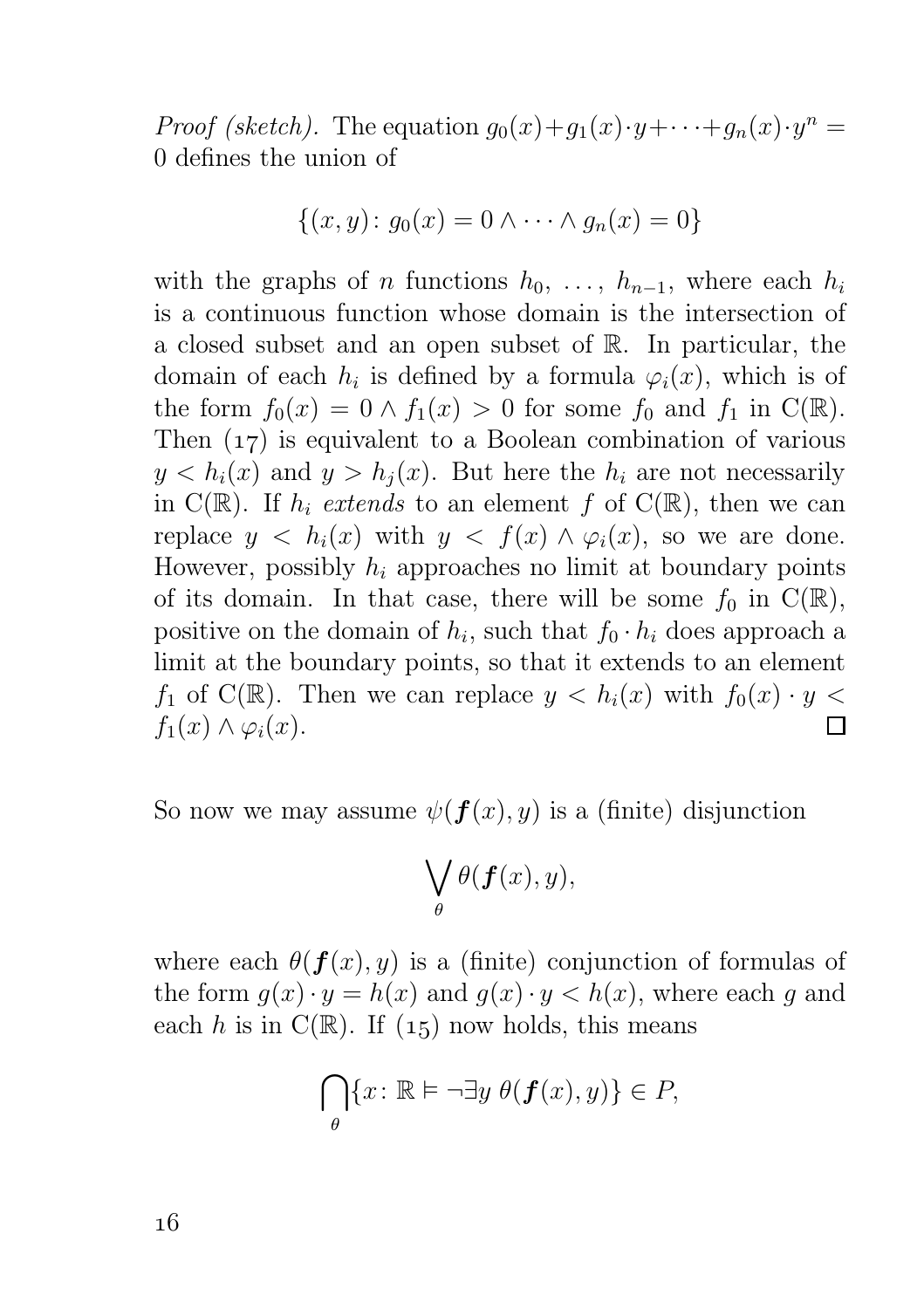and therefore, by (12), for one of the  $\theta$ ,

$$
\{x \colon \mathbb{R} \vDash \neg \exists y \ \theta(\mathbf{f}(x), y)\} \in P. \tag{18}
$$

Suppose first that one of the conjuncts of  $\theta(\mathbf{f}(x), y)$  is (equivalent to a formula) of the form  $f(x) \cdot y = g(x)$ . If f has no real zeros, then

$$
\{x \colon \mathbb{R} \models \neg \exists y \ \theta(\bm{f}(x), y)\} = \{x \colon \mathbb{R} \models \neg \theta(\bm{f}(x), h(x))\}, \quad (19)
$$

where  $h(x) = q(x)/f(x)$ . However, f may in fact have real zeros. Still, by (18), we have  $\{x: \mathbb{R} \models \neg \exists y \ f(x) \cdot y = q(x)\} \in$ P, that is,

$$
\{x \colon f(x) = 0 \land g(x) \neq 0\} \in P.
$$

Therefore

$$
\{x \colon f(x) = 0 \land g(x) = 0\} \in P \iff \{x \colon f(x) = 0\} \in P.
$$

Suppose first  $\{x: f(x) = 0\} \in P$ . Then some open neighborhood  $U$  of this set is in  $P$ , by Lemma 11. In this case, there is h in  $C(\mathbb{R})$  that agrees with  $q/f$  on the complement of U, and then we have, perhaps not  $(19)$ , but still

$$
\{x \colon \mathbb{R} \vDash \neg \theta(\mathbf{f}(x), h(x))\} \in P. \tag{20}
$$

The other possibility is  $\{x: f(x) = 0 \land g(x) = 0\} \notin P$ . In this case, the equation  $f(x) \cdot y = g(x)$  imposes no condition on y; that is, we can remove the equation from  $\psi(f(x), y)$ .

It thus remains only to consider the case where  $\psi(f(x), y)$  is a conjunction of inequalities of the form  $f(x) \cdot y < g(x)$ . Again by (18) we have that  $\{x: \mathbb{R} \models \neg \exists y \ f(x) \cdot y < g(x)\} \in P$ , that is,

$$
\{x \colon f(x) = 0 \land g(x) \leq 0\} \in P.
$$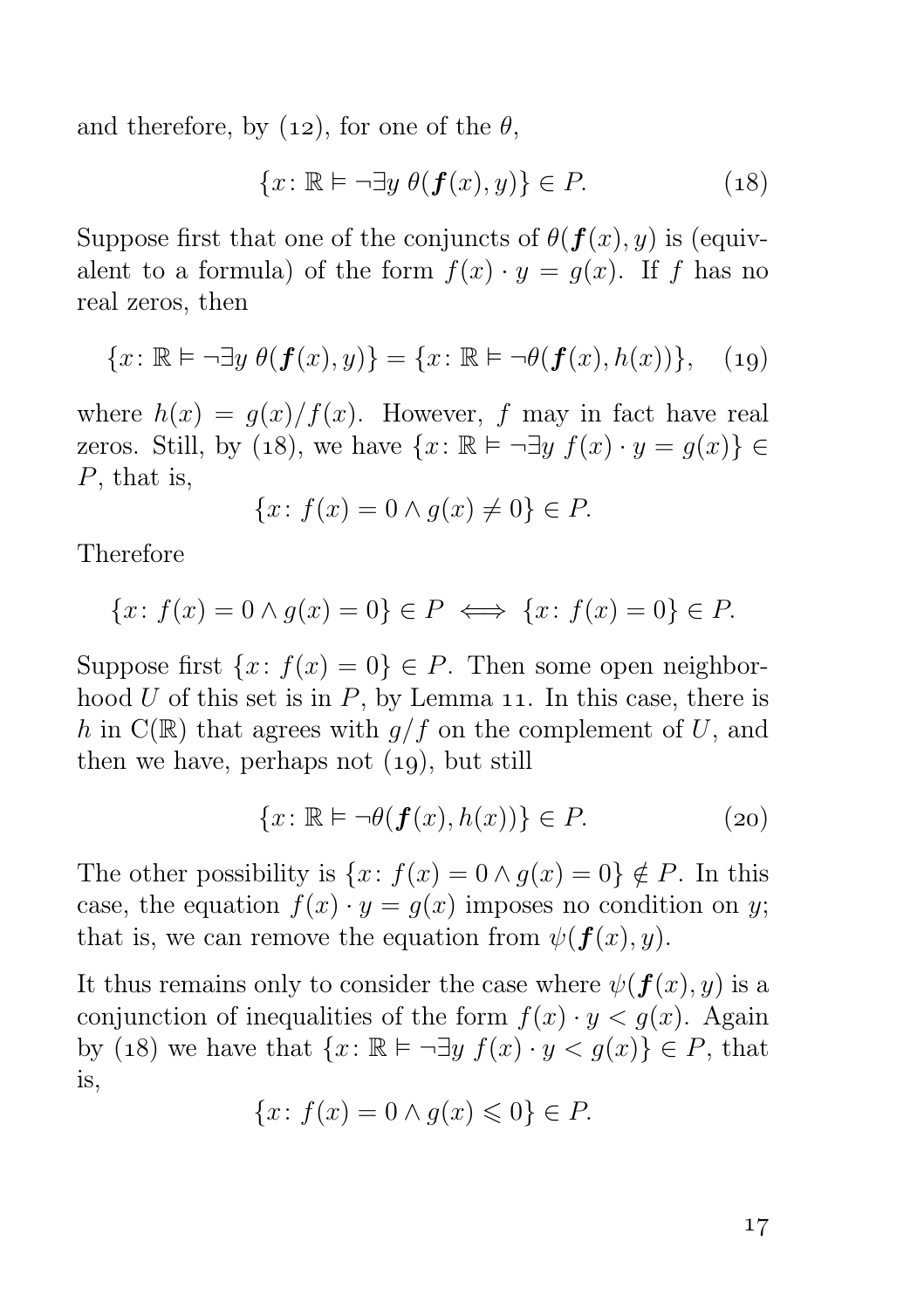Therefore

$$
\{x \colon f(x) = 0 \land g(x) > 0\} \in P \iff \{x \colon f(x) = 0\} \in P.
$$

If  $\{x: f(x) = 0 \land q(x) > 0\} \notin P$ , then we can remove  $f(x) \cdot y <$  $g(x)$  from  $\psi(f(x), y)$ . If  $\{x: f(x) = 0\} \in P$ , then some open neighborhood U of this set is in P, and there is h in  $C(\mathbb{R})$  that agrees with  $g/f$  on the complement of U, so that in  $\psi(f(x), y)$ we can replace the inequality  $f(x) \cdot y < q(x)$  with

$$
(f(x) > 0 \to y < g(x)) \land (f(x) < 0 \to y > g(x)).
$$

or rather with

$$
(f(x) > 0 \land y < g(x)) \lor (f(x) < 0 \land y > g(x))
$$

(these two equations are not equivalent; but they are interchangeable, since it does not matter what happens when  $f(x) =$ 0). So now we are reduced to the case where  $\psi(f(x), y)$  is a conjunction of formulas of this form  $y < g(x)$  and  $y > g(x)$ , along with quantifier-free formulas in  $x$  alone. Two inequalities  $y > g_0(x)$  and  $y > g_1(x)$  can be replaced with  $y >$  $\max(g_0(x), g_1(x))$ , and so forth. Then we may assume that  $\psi(f(x), y)$  is of one of the three forms

$$
g_0(x) < y \wedge y < g_1(x)
$$
,  $g_0(x) < y$ ,  $y < g_1(x)$ ,

in conjunction with a formula  $q_2(x) = 0 \wedge q_3(x) > 0$ . Under the first form, we have (20) when  $h = (g_0 + g_1)/2$ ; under the others,  $h = q_0 \mp 1$ . In all cases then, (15) implies (16) for some g in C(R). So we do indeed have (13) for all  $\varphi$ :

**Theorem 2.** If Q is a maximal ideal of  $C(\mathbb{R})$ , and P is a maximal ideal of  $\mathscr{P}(\mathbb{R})$  such that supp $[Q] \subseteq P$ , then

$$
C(\mathbb{R})/Q \vDash \varphi(\mathbf{f} + Q) \iff \{x \colon \mathbb{R} \vDash \neg \varphi(\mathbf{f}(x))\} \in P
$$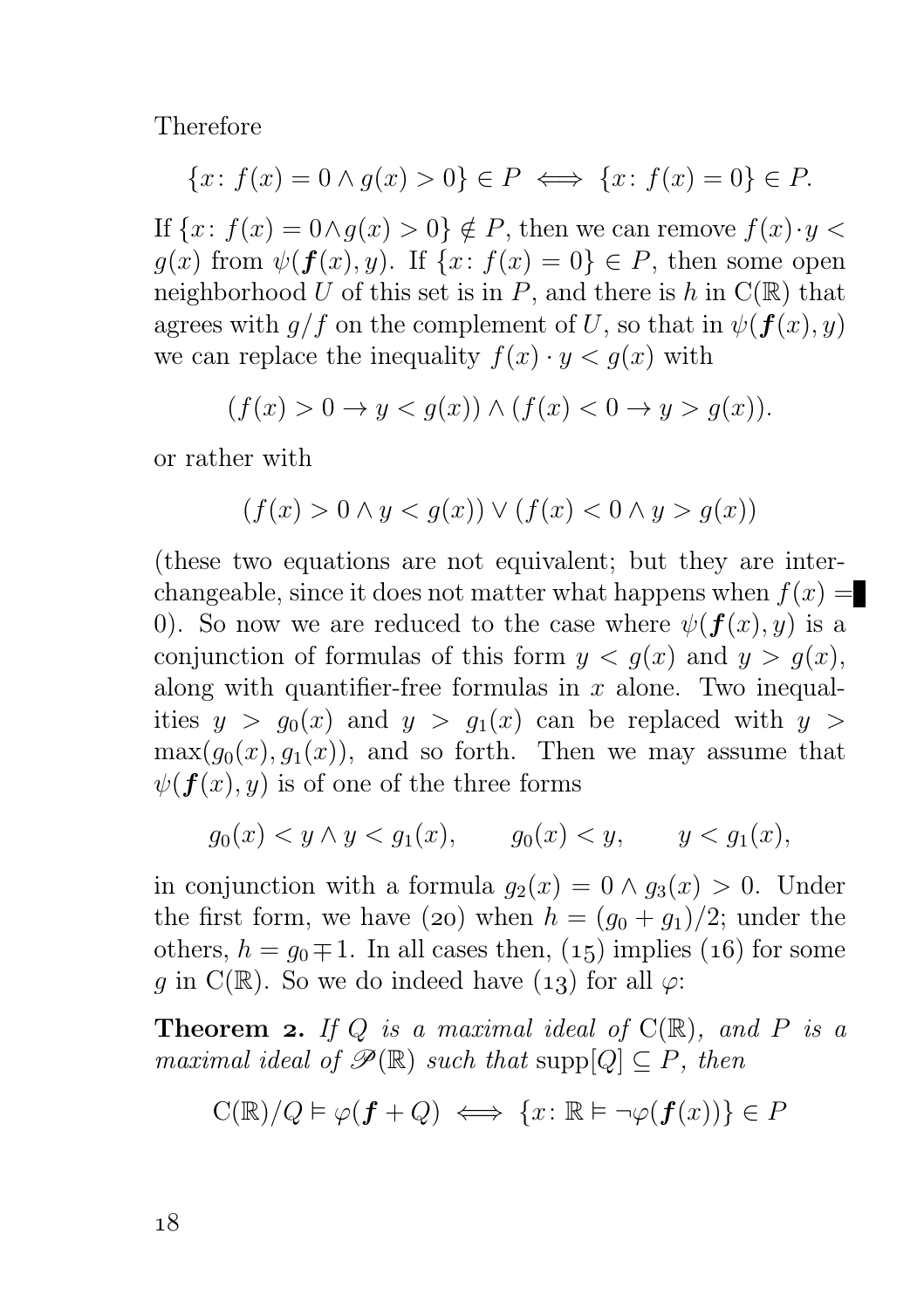for all formulas  $\varphi$  in the signature of ordered fields. In particular

$$
\mathbb{R} \preccurlyeq \mathrm{C}(\mathbb{R})/Q \preccurlyeq \mathbb{R}^{\mathbb{R}}/P. \tag{21}
$$

#### 4 Ideals

Here are some further observations about ideals of  $\mathscr{P}_{0}(\mathbb{R})$  and  $\mathscr{P}(\mathbb{R})$ .

We can require a maximal ideal P of  $\mathscr{P}(\mathbb{R})$  to contain, for each countable subset of R, an open set that includes it. Indeed, suppose X is a countable subset of R. Then  $X \cap ([-n, -n +$  $1 \cup [n-1,n]$  is included in an open set  $U_n$  of measure less than  $1/n$ . We put  $\bigcup_{n\in\mathbb{N}} U_n$  in P. Then m such sets cannot cover  $[m, m + 1]$ . So such sets can all be members of P.

The condition in Lemma 11 can be strengthened:

**Lemma 13.** For a maximal ideal P of  $\mathscr{P}(\mathbb{R})$ , the intersection  $P \cap \mathscr{P}_o(\mathbb{R})$  is a maximal ideal of  $\mathscr{P}_o(\mathbb{R})$  if and only if P contains the closure of an open neighborhood of each of its closed elements.

*Proof.* Suppose  $P$  contains a closed set  $F$  and a neighborhood V of F. Each point a of F is at a positive distance  $d_a$  from  $V^{\text{c}}$ ; here

$$
d_a = \inf_{x \in V^c} |a - x|.
$$

Now let

$$
U = \bigcup_{a \in F} \left( a - \frac{d_a}{2}, a + \frac{d_a}{2} \right).
$$